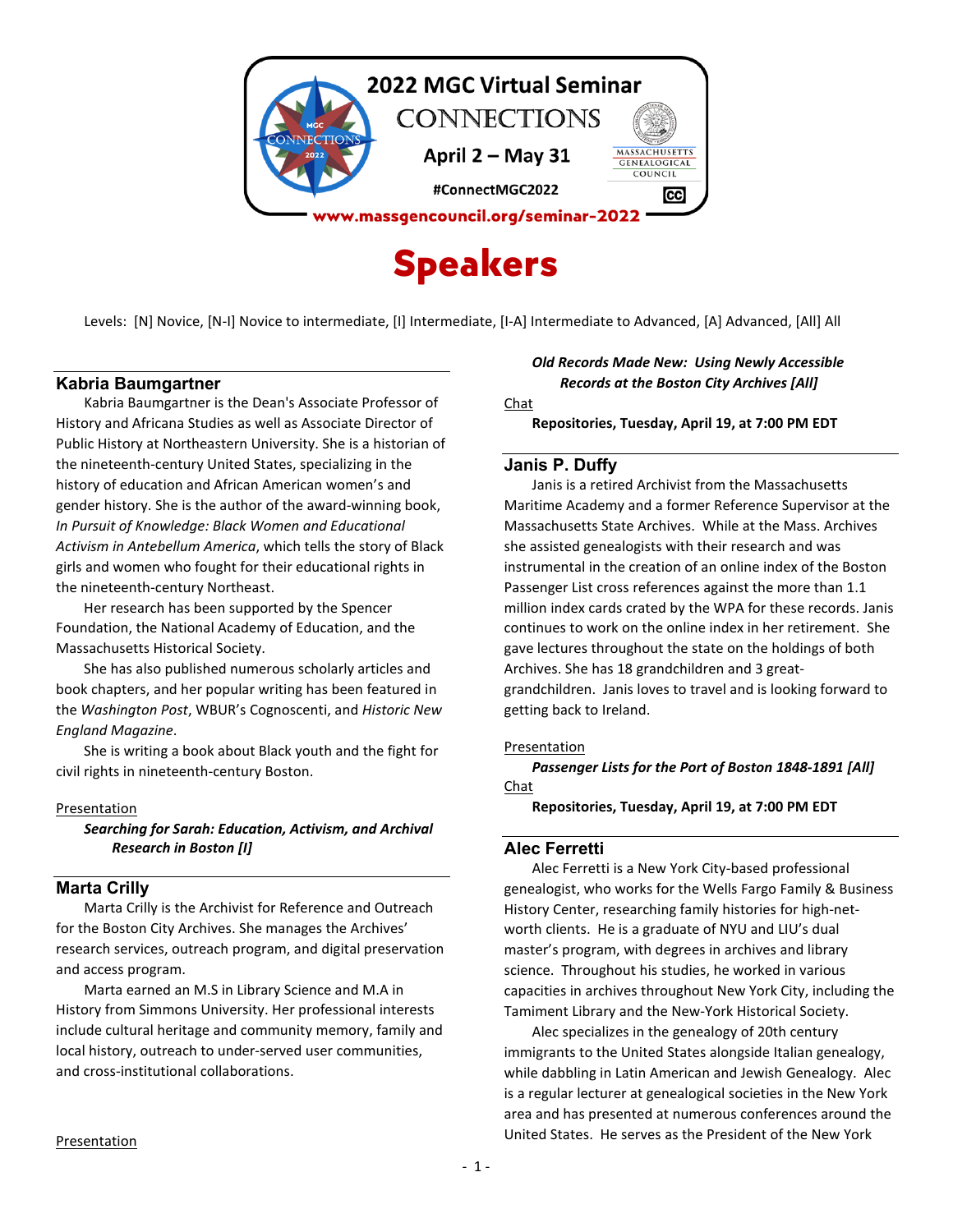# 2022 MGC Virtual Seminar National Seminar Speakers Speakers Speakers Speakers Speakers Speakers Speakers Speakers

Genealogy & Technology Group, an informal organization which meets bimonthly to discuss topics brought forth by members. Alec was serves on the Board of Directors of the Association of Professional Genealogists, and on the Board of Reclaim the Records, a nonprofit dedicated to wrangling public records from restrictive government agencies. Alec's passion is records access, and he dedicates much of his spare time to projects - sanctioned through Reclaim the Records or independently - which seek to ensure public records remain public.

### Presentation

*Thinking Outside the (Search) Box: Ancestry Search Strategies [I]*

### Chat

**Technology, Tuesday, April 5, at 7:00 PM EDT**

# **Margaret R. Fortier, CG®**

Margaret Rose Fortier is a Board-certified genealogical researcher, writer, and lecturer. Named for her grandmothers, and inspired by her mother's phenomenal memory, she has been researching for 20 years. She specializes in immigrant ancestors in New England.

A graduate of Boston College and Bentley University, she holds a Certificate in Genealogical Research from Boston University. She serves on the board of the Association of Professional Genealogists and chairs the Board for Certification of Genealogists (BCG) Webinar Committee.

She is the instructor for a course on Catholic Records offered through the Applied Genealogy Institute this spring.

Presentation

*Catholic Records in Massachusetts [I]* Workshop

> *Using Catholic Records in Massachusetts [I]* Wednesday, April 27, at 7:00 PM

Chat

**Unique Records, Tuesday, April 26, at 7:00 PM EDT**

# **Thomas Green**

Thomas Green has been a member of the Massachusett Tribe at Ponkapoag Tribal Council since 2005 and currently serves as its vice president. He is an indigenous educator and artist, specializing in the indigenous history in Massachusetts. He is an expert consultant in indigenous land acknowledgement. Green's ancestors lived in what is now North Weymouth for thousands of ears. Working with the various departments in the town of Weymouth, Thomas was instrumental in having interpretive signs installed in the Weymouth Wetlands and Woodlands site in October 2021 which tell the story of the Massachusett Tribe, the first

English Settlement in Wessagusset and the incorporation of Weymouth.

Presentation

*History of the Massachusett Tribe [All]* Chat

**Cultural, Tuesday, April 12, at 7:00 PM EDT**

### **Kathleen Kaldis**

A professional genealogist and speaker who is known as The Ancestor Finder. Her interest in genealogy started at a young age when she heard stories about how her great greatgrandfather, who was born on Cape Breton Island, came to Boston to build Fenway Park. Go SOX! Her enthusiasm shines through when she shares her passion of genealogy with her clients and audiences. She has worked as a genealogist at the New England Historic Genealogical Society and currently takes on private clients in forensic genealogical cases. Kathleen is an instructor in the Military Records Course offered through the Institute of Genealogy and Historical Research. She holds a Certificate in Genealogical Research from Boston University and has successfully completed many advanced level genealogical institute courses. Her areas of expertise are: Lineage, Forensic, and Maritime Research.

#### Presentation

*Huzzah! Researching Your Revolutionary Roots [All]* Workshop

*Huzzah! Digging Deeper in Mass. Revolutionary War Records [I]* Wednesday, April 13, at 7:00 PM

Chat

**Unique Records, Tuesday, April 26, at 7:00 PM EDT**

# **Michael J. Leclerc, CG®**

Michael J. Leclerc, CG, (He/Him) is an internationally renowned genealogist, author of numerous articles for magazines and journals, and a popular presenter around the world. He worked at NEHGS, Mocavo, and FindMyPast before starting Genealogy Professor (www.genprof.net).

He is author of the "Crafting Family Histories" chapter in ProGen:PPS as well as numerous articles in scholarly journals and popular magazines. He is editor of *Genealogical Writing in the 21st Century: A Guide to Register Style and More, Second Edition* (with Henry Hoff) and the *Genealogist's Handbook for New England Research, Fifth Editio*n. He was a contributing editor for American Ancestors, and a consulting editor for the New England Historical and Genealogical Register. He is currently managing editor of the Association of Professional Genealogists Quarterly.

### Presentations

*French Canadians and the American Revolution*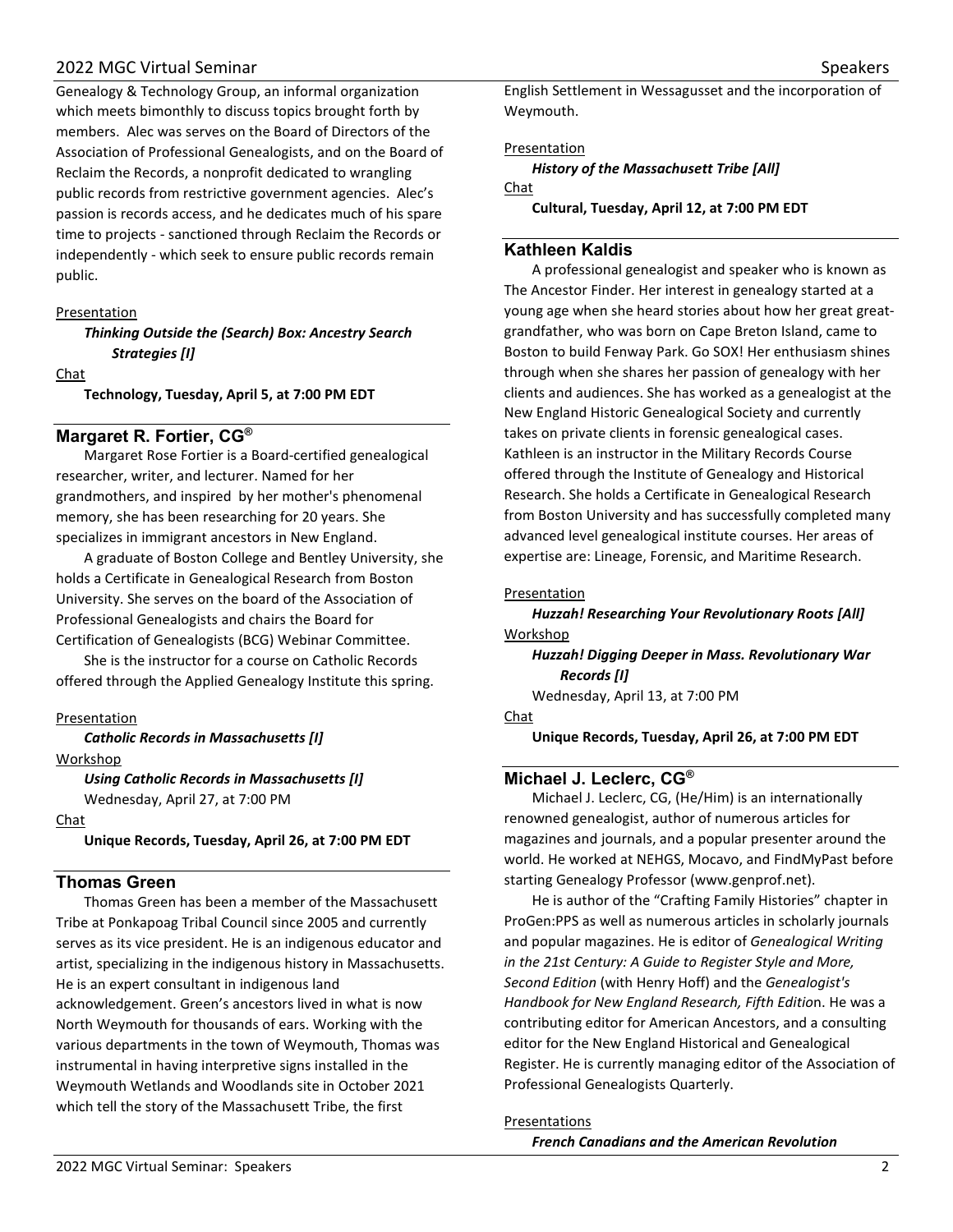## *Massachusetts Town Records*

Workshop *Mining Massachusetts Town Records* Wednesday, April 20, at 7:00 PM

### Chats

**Cultural, Tuesday, April 12, at 7:00 PM EDT Town & Country Records, Thursday, April 28, at 7:00 PM EDT**

# **Beth Finch McCarthy**

Beth is a professional genealogist and speaker who solves genealogical puzzles and teaches family history research. Her specialties are family history compilation and colonial New England research. In addition to her catalog of current presentations, she designs programs to address individual topics of interest for genealogy groups and societies. Beth's eclectic immigrant family line comprises Puritans and Merchant Adventurers from the 1600s, German pioneers and New England patriots from the 1700s, and British glovemakers and Swedish engineers from the 1800s.

Beth earned her undergraduate degree in Economics at Wellesley College and has a background in training and development. She also holds a certificate from the Genealogical Research program at Boston University's Center for Professional Education and is a member of the Association of Professional Genealogists. Beth currently lives in Northborough, Massachusetts, and owns BFM Genealogical Research, LLC.

## Presentation:

*Who Lyeth There? Digging Up Colonial New England Ancestor Records [I]*

Chat

**Town & Country Records, Thursday, April 28, at 7:00 PM EDT** 

# **Rhonda R. McClure**

Rhonda R. McClure, Senior Genealogist, is a nationally recognized professional genealogist and lecturer. Before joining American Ancestors/NEHGS in 2006, she ran her own genealogical business for 18 years. She was a contributing editor for Heritage Quest Magazine, Biography magazine and was a contributor to The History Channel Magazine and American History Magazine. In addition to numerous articles, she is the author of twelve books including the awardwinning *The Complete Idiot's Guide to Online Genealogy*, *Finding your Famous and Infamous Ancestors*, and *Digitizing Your Family History*. She is the editor of the newly released 6th edition of the *Genealogist's Handbook for New England Research*. When she isn't researching and writing about family history, she spends her time writing about ice hockey, covering collegiate to NHL teams and a couple of

international teams. Her work has allowed her the privilege of attending and covering the 2018 Winter Olympics in Pyeongchang, Korea and the 2020 Summer Olympics in Tokyo, Japan.

Rhonda's areas of expertise include immigration and naturalization, late 19th and early 20th century urban research, missionaries (primarily in association with the American Board of Commissioners of Foreign Missions), State Department Federal records, New England, Mid-West, Southern, German, Italian, Scottish, Irish, French Canadian, and New Brunswick research as well as Internet research, genealogical software and online trees (FTM, RootsMagic, Reunion, AncesTrees, etc.), digital peripherals, and uses both Mac and Windows machines.

## Presentation

*Genealogy Research in New England [All]* Chat

**Town & Country Records, Thursday, April 28, at 7:00 PM EDT** 

# **Dr. Stephen Morse**

Stephen Morse is the creator of the One-Step Website for which he has received both the Lifetime Achievement Award and the Outstanding Contribution Award from the International Association of Jewish Genealogical Societies, Award of Merit from the National Genealogical Society, firstever Excellence Award from the Association of Professional Genealogists, and two awards that he cannot pronounce from Polish genealogical societies.

In his other life Morse is a computer professional with a doctorate degree in electrical engineering. He has held various research, development, and teaching positions, authored numerous technical papers, written four textbooks, and holds four patents. He is best known as the architect of the Intel 8086 (the granddaddy of today's Pentium processor), which sparked the PC revolution more than 40 years ago.

# Presentation

# *LIVE: Getting Ready for the 1950 Census: Searching with and without a Name Index [All]*

NOTE: *This presentation will be given live on Monday, April 25, at 7:00 PM EST. It will not be recorded or available for viewing.*

# **Alice Nash**

Alice Nash is an Associate Professor of History at the University of Massachusetts Amherst. She holds a Ph.D. in History from Columbia University (1997) and an M.A. in American and New England Studies from Boston University (1989). Her research interests range from the impact of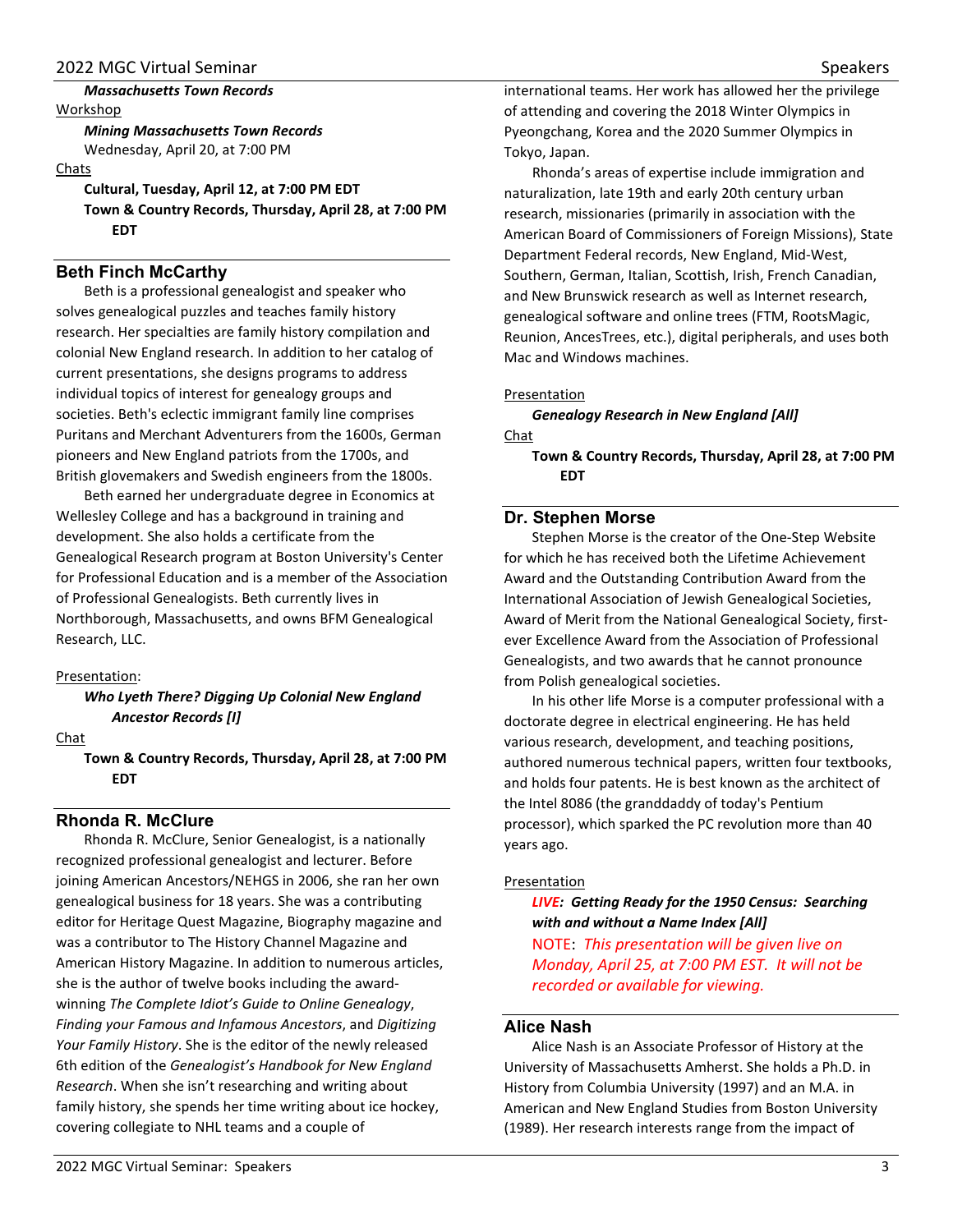# 2022 MGC Virtual Seminar National Seminar Speakers Speakers Speakers Speakers Speakers Speakers Speakers Speakers

colonization on family and gender relations in Wabanaki history before 1800 to current issues such as the U.N. Permanent Forum on Indigenous Issues. She has published numerous articles on northeastern Native American history including three in French translation in the Quebec journal *Recherches amérindiennes au Québec* (RAQ). In 2003-2004 she was awarded the first Fulbright-Université de Montréal Distinguished Chair. During this year, she served on the RAQ editorial board and taught a course on the Deerfield Raid of 1704, connecting New England and New France. Her most recent publication is an essay on "Indigenous Peoples of the Americas to 1900," published in *The Routledge Handbook to the History and Society of the Americas* (Routledge 2019) which she co-edited with Olaf Kaltmeier, Josef Raab, Michael Stewart Foley, Stefan Rinke and Mario Rufer. She is the recipient of four grants from the National Endowment for the Humanities (2013, 2015, 2017, and 2019) to serve as director or co-director of Teaching Native American Histories, a Summer Institute for K-12 teachers drawn from a national pool of applicants. Her current project is a contextual biography of an African American fashion designer, dancer, and drummer who lived in Greenwich Village after World War II; the project website is www.legip.org.

# **Adina Newman, EdD**

Adina Newman, EdD, is the owner of My Family Genie, where she assists clients with their research and blogs about her own family history. Her main interests are in Jewish genealogy, genetic genealogy, and New England. She has a doctorate in educational leadership and the certificate in genealogical research from Boston University. She is also a graduate of ProGen50. She volunteers as a Facebook moderator for a Jewish genetic genealogy group, Social Media Coordinator for NextGen Genealogy Network. She was also a 2020 recipient of the AncestryProGenealogists scholarship.

## Presentation

*Conducting Jewish Genealogical Research in Massachusetts [All]*

Chat

**Cultural, Tuesday, April 12, at 7:00 PM EDT** 

# **Susan M. O'Connor**

Susan O'Connor has been involved in genealogy since before she was born! When her parents announced their engagement, a distant relative declared "Maurice Bowler's daughter has no business keeping company with Katie Manning's son!" Testimony from an Irish missionary priest in Georgia enabled her parents to marry but it was only on their 60th wedding anniversary when Susan presented them with a detailed pedigree chart that they learned they were actually

3rd cousins. Susan has researched her family in Ireland, Australia, and the United States and those of her husband from French Canada for over 20 years. She holds a Certificate in Genealogy Research from Boston University and is a graduate of the ProgGen professional genealogy study group.

Prior to her "retirement" in 2014, Susan was for 13 years the Executive Director of the Timothy Smith Network (TSN), a regional consortium of community technology centers in the greater Roxbury section of Boston working toward the community's economic advancement through technology proficiency. She was the Transition Manager of Boston Neighborhood Network (BNN), Boston's Public Access TV Station from 2017 to 2019. She also has over 25 years' experience in technology and program development, IT support and training in the banking industry. As an undergraduate, she majored in mathematics, physics and secondary education at Mount Mary College in Milwaukee, WI. Susan received a Master of Science in Training & Development in 1994 from Lesley University.

Currently Susan is the Treasurer or NEAPG and the President of the Massachusetts Genealogical Council.

# Presentation

*Pinpointing Your Ancestors Using Sanborn Fire Insurance Maps [All]]*

**Workshop** 

*Family History Evidence in Sanborn Fire Insurance Maps [I]*

Wednesday, April 6, at 7:00 PM

Chat

**Technology, Tuesday, April 5, at 7:00 PM EDT** 

# **Claire Smith**

Claire is a professional genealogist with more than 20 years of experience in research, teaching, and lecturing.

Her extensive research experience spans New England, Atlantic Canada, Ireland, England, and the West Indies including both traditional and DNA research. A former hightech executive, Claire applies her technology skills to optimize her research, continually applying new tools and innovative methodologies to her genealogy research.

Claire is currently Director, Seminar Program Chair for the Massachusetts Genealogical Council.

She is a graduate of the ProGen professional genealogy study group and holds certificates in "Genealogical Research" from Boston University and in "Genealogy and Family History" from the University of Washington. Claire is former President of the Bainbridge Island Genealogical Society. She lives in the Greater Boston Area.

## Presentation

*Piecing it Together - Uncovering a Family Secret in Massachusetts [All]*